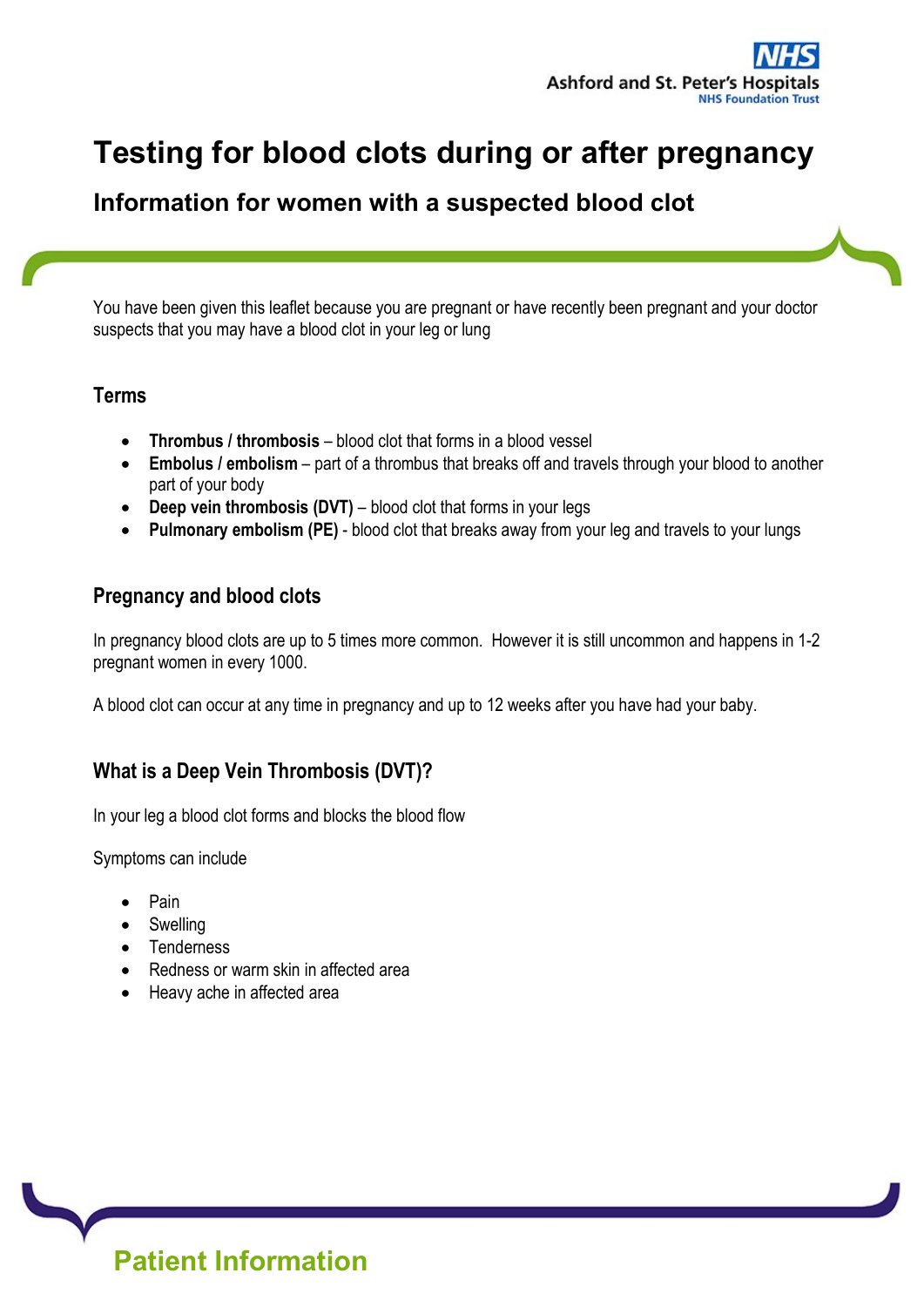# How is a DVT diagnosed?

The main way to look for a blood clot in your leg is to use doppler ultrasound. This is an ultrasound scan of your leg (like the ultrasound that is used to scan your baby)

Sometimes if the blood clot is higher up then other scans may need to be used to look at this. This may include using an MRI (magnetic resonance imaging) scan which is safe in pregnancy.

Blood thinning medication is used to treat this.

# What is a Pulmonary Embolism (PE)?

A PE develops when some of the clot breaks off from the clot in your leg and travels to your lungs. This clot then blocks the blood vessels in your lung preventing blood getting to that part of the lung.

Symptoms include

- Sudden onset shortness of breath
- Tightness in the chest/chest pain
- Coughing up blood
- Feeling very unwell or collapsing

Blood thinning medication will be started to treat this.

#### How is a PE diagnosed?

A PE can be life-threatening. If you have symptoms in your legs then we will do an ultrasound of your legs to look for clot. If this is clear we will consider whether we need to do a scan of your chest.

In our hospital we use computerised tomography pulmonary angiography (CTPA) to diagnose a PE. This involves a low dose of x-ray radiation – it cannot be performed without the low dose of radiation.

We only carry out these tests when absolutely necessary and the benefits to you (and your unborn child) outweighs the risks of not having it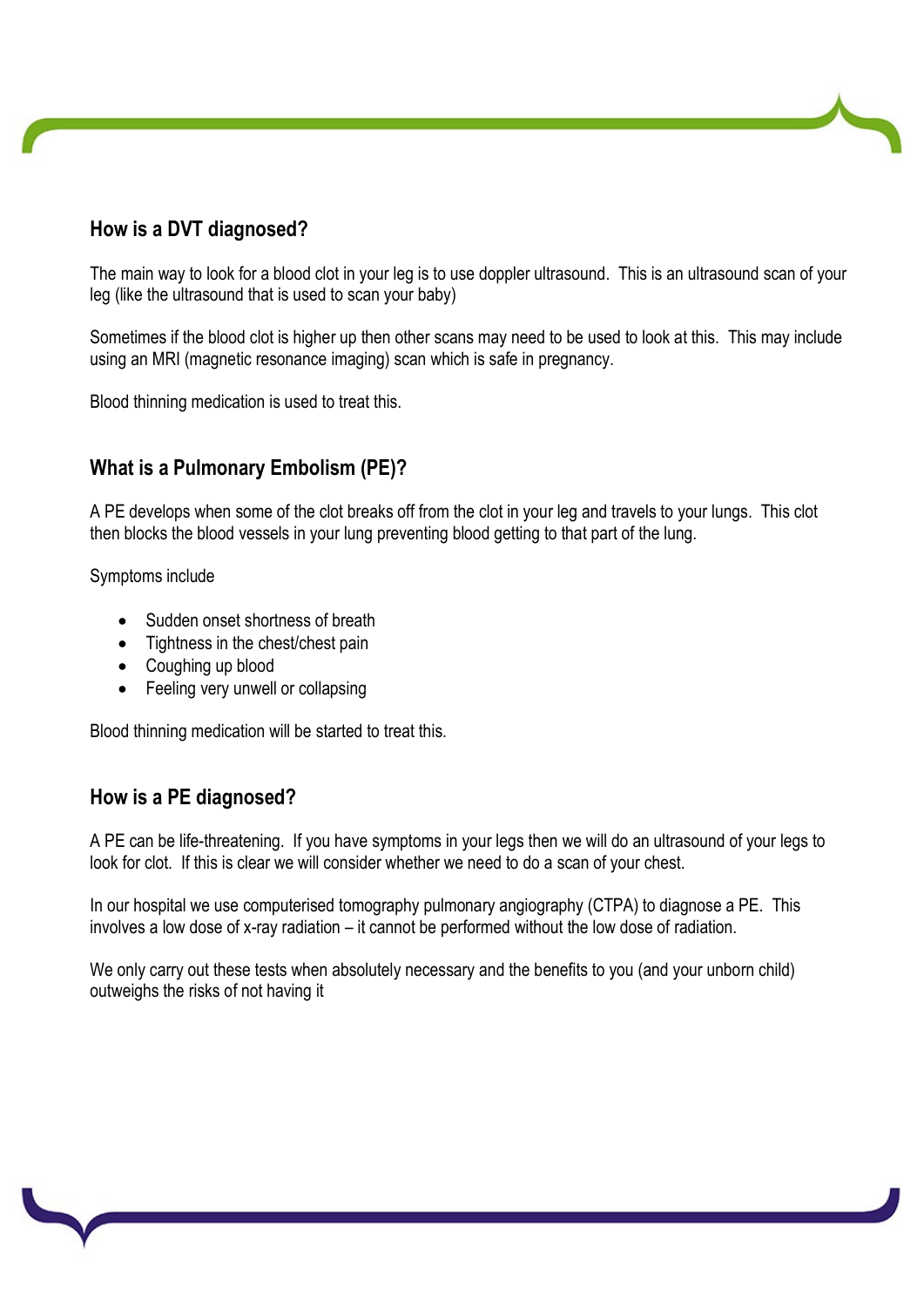# Chest X-ray

Before performing a CTPA a chest X-ray is usually required. This uses an extremely small dose of x-rays to create the image of your lungs and chest. It can diagnose other conditions which cause symptoms similar to a PE such as pneumonia.

The radiation dose from a chest X-ray is not thought to be significant. It is the equivalent to 3 days of the natural background radiation<sup>1</sup> which occurs all around us, or eating 140g brazil nuts<sup>2</sup>.

# CTPA Scan

This is a special scan of your lungs which x-rays to create detailed images.

You will need to have a small drip inserted in your arm so that some colourless contrast can be injected during the scan. The contrast shows the blood vessels in the lungs and allows any to be clot identified.

### What are the risks of this scan?

The CTPA does expose your baby to a low dose of ionising radiation (x-rays) but it is lower than other tests that also look for PE.

The CTPA also scan gives a slightly higher dose of ionising radiation to your breasts. While you are pregnant or breast feeding, the breast tissue is growing or producing milk making the cells more susceptible to damage from radiation.

Studies suggest that the use of a CTPA scan whilst pregnant or breast feeding increases the risk of developing breast cancer by a small amount. Breast cancer is the most common cancer affecting women in the UK and 1:8 women will be affected by breast cancer during their lifetime.

The radiation is from the X-rays not the contrast.

The dose of radiation that you will receive is similar to the natural radiation dose from living in a city for 15 months, as background radiation occurs all around us.

You can have this test if you are breastfeeding.

In some cases, we may also do an ultrasound scan of your heart called an ECHO (Echocardiogram), the same way that we scan your baby.